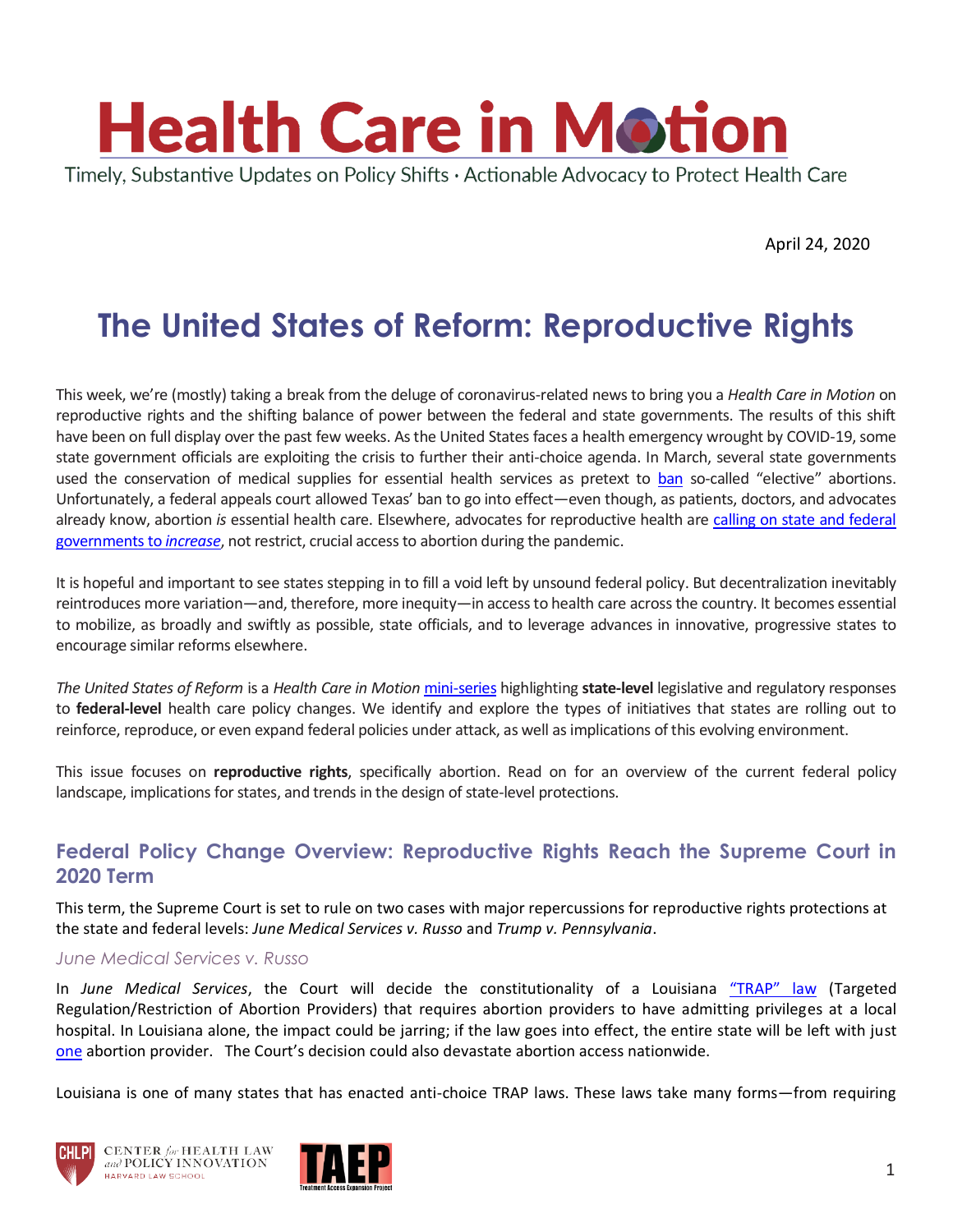that abortion providers have admitting privileges at local hospitals, to dictating the width of hallways in abortion clinics. All TRAP laws have in common the imposition of onerous, expensive, and unnecessary regulations on abortion providers under the guise of improving health and safety. The reality is that these laws do [nothing](https://www.plannedparenthood.org/about-us/newsroom/press-releases/new-study-confirms-abortion-trap-laws-are-unnecessary-dont-improve-patient-safety) to improve health or safety. (Complications arising from abortions are [extremely rare,](https://www.npr.org/sections/health-shots/2018/03/16/593447727/landmark-report-concludes-abortion-is-safe) and abortion providers already have plans in place should a patient need emergency care.) The true driving force behind a TRAP law is to shut down abortion clinics and reduce access to vital reproductive health care. (TRAP laws and regulations caused nearly half of all clinics in Arizona, Kentucky, Ohio, and Texas to [close](https://www.guttmacher.org/gpr/2019/09/us-abortion-rate-continues-drop-once-again-state-abortion-restrictions-are-not-main) between 2011 and 2017.)

In theory, this should be an easy case since the Court decided this exact issue in 2016 when it struck down an identical TRAP law out of Texas as an unconstitutional undue burden on abortion access. In that case, *[Whole Woman's Health v.](https://www.oyez.org/cases/2015/15-274)  [Hellerstedt](https://www.oyez.org/cases/2015/15-274)*, the Court ruled that Texas' admitting privileges requirement provided no medical benefit and put a "substantial obstacle" in the way of abortion access. The TRAP law thus violated the Constitution.

The law at issue in *June Medical Services* may be [identical](https://beta.reproductiverights.org/case/scotus-june-medical-services/) to the one the Court just struck down in *Whole Woman's Health*, but the [makeup](https://www.theguardian.com/law/2020/mar/04/us-supreme-court-louisiana-abortion-rights) of the Court has changed dramatically since 2016. Justice Kennedy, who provided the crucial swing vote in *Whole Woman's Health*, has been replaced by Justice Kavanaugh, an [opponent](https://www.cadc.uscourts.gov/internet/opinions.nsf/C81A5EDEADAE82F2852581C30068AF6E/$file/17-5236-1701167.pdf) of abortion rights. Chief Justice Roberts, who sided with the dissent in *Whole Woman's Health*, will likely be th[e deciding vote](https://www.nbcnews.com/think/opinion/supreme-court-s-new-abortion-case-focuses-spotlight-chief-justice-ncna1144591) in this case.

While there is some [concern](https://www.npr.org/sections/health-shots/2020/01/21/797102280/roe-v-wade-settled-law-or-bad-precedent-states-prep-for-an-overturn) the Court will overturn *Roe v. Wade*, the Court could use more insidious tools to undermine abortion access and avoid the political blowback of overturning longstanding precedent. At the most basic level, the Court could uphold the Louisiana law, either by distinguishing the law from its Texas counterpart or by simply overturning the earlier case. This outcome would devastate abortion access in Louisiana, with the brunt of that change falling largely on [already vulnerable](https://rewire.news/article/2020/03/02/the-dire-risk-louisiana-faces-in-the-june-medical-services-decision/) communities. Additionally, other states would likely take such a decision as a greenlight to enact similar laws to shutter abortion clinics across the country.

Commentators also [fear](https://www.washingtonpost.com/outlook/2020/02/26/abortion-supreme-court-providers/?fbclid=IwAR0SGFatOyF8T1-S0aj_kKUc-e814-2_TNLhnLu6U4vKOQiC_DMIHRe3bfc) that the Court could use *June Medical Services* to end its longstanding recognition of third party standing for abortion providers. Third party standing allows doctors to vindicate the rights of patients who would otherwise not have the resources to bring lawsuits on their own. Without it, legal challenges to abortion restrictions would become nearly impossible.

Oral arguments for *June Medical Services* took place on March 4th. (You can [listen to a recording here.](https://www.supremecourt.gov/oral_arguments/audio/2019/18-1323)) Most accounts indicate that arguments went [as](https://www.cnbc.com/2020/03/04/supreme-court-abortion-case-roberts-signals-he-could-side-with-liberals.html) well as [possible](https://www.vox.com/2020/3/4/21164699/abortion-supreme-court-hopeful-june-medical-services-russo-chief-justice-roberts), considering the makeup of the Court. Here's hoping for good news in the upcoming months.

#### *Trump v. Pennsylvania*

In *[Trump v. Pennsylvania](https://www.scotusblog.com/case-files/cases/trump-v-pennsylvania/)* (consolidated with *Little Sisters of the Poor Saints Peter and Paul Home v. Pennsylvania*), the Court will hear a challenge to the Trump Administration's expansion of conscience exemptions to the Affordable Care Act's preventive services mandate. The mandate requires that health insurance plans provide zero-copay coverage of the full array of FDA-approved contraceptive methods (including intrauterine devices and birth control pills). The Trump Administration's new rules exempt employers and other entities with religious or moral objections to contraception from providing no-cost coverage of this care and from notifying the federal government of their objections. These new rules are currently prohibited from taking effect across the country because of a preliminary injunction handed down by the U.S. Court of Appeals for the Third Circuit.

As a result of these exemptions, tens of thousands of people could lose coverage for birth control and be forced to pay out of pocket for (or otherwise forgo) basic preventive care. The U.S. Department of Health and Human Services [estimates](https://wayback.archive-it.org/3926/20191016193511/https:/www.hhs.gov/about/news/2018/11/07/fact-sheet-final-rules-on-religious-and-moral-exemptions-and-accommodation-for-coverage-of-certain-preventive-services-under-affordable-care-act.html) that between 6,400 to 127,000 people would lose health insurance coverage for contraceptives should the rules take effect.





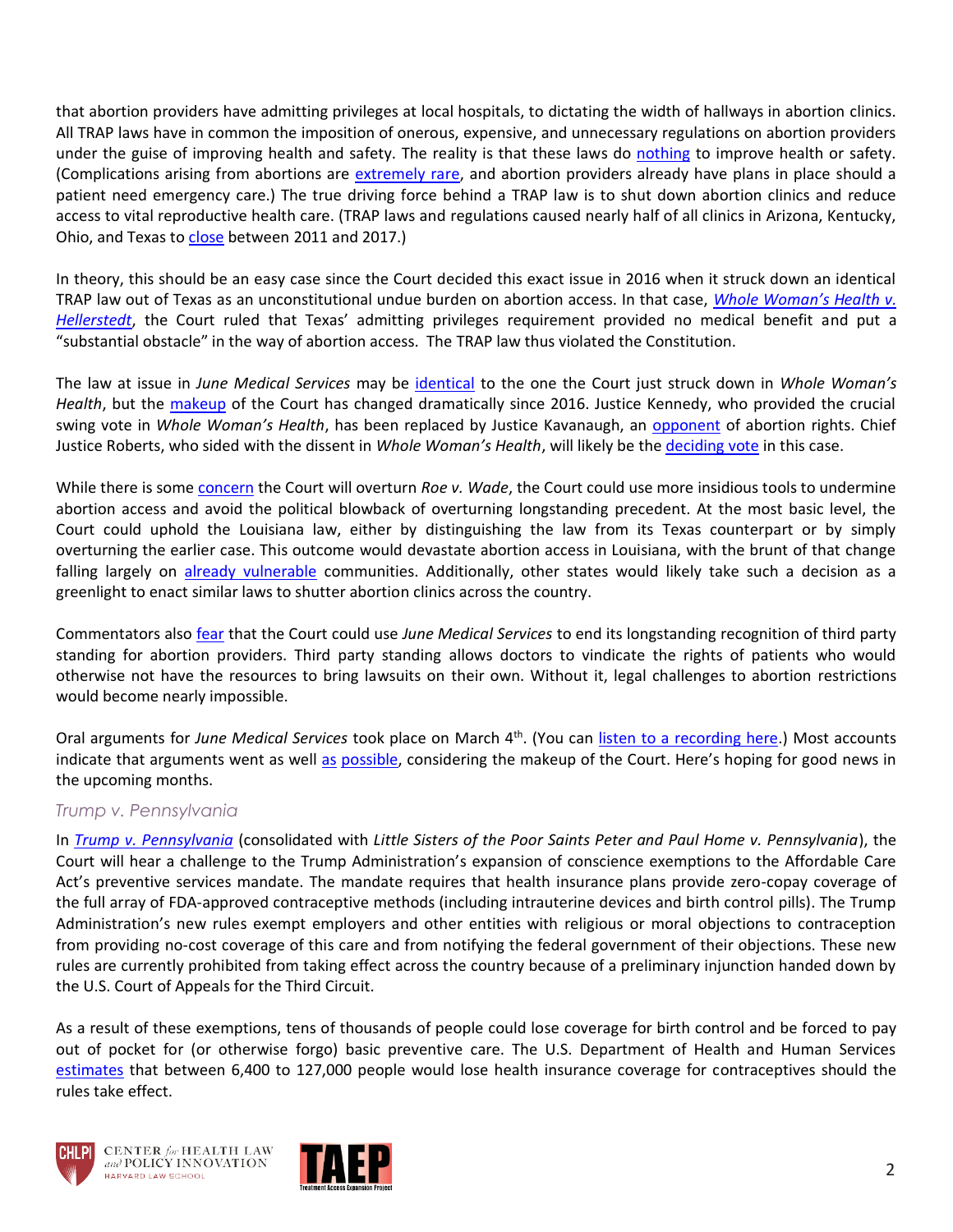Ironically, these steps will likely result in more unplanned pregnancies, since cost is a [significant reason](https://www.guttmacher.org/evidence-you-can-use/insurance-coverage-contraception) many people use less effective forms of birth control, or use no birth control at all. The Center for Health Law & Policy Innovation of Harvard Law School (CHLPI), together with 15 other organizations, filed an [amicus brief](https://www.supremecourt.gov/DocketPDF/19/19-431/141062/20200407174940988_39615%20pdf%20Costello.pdf) to the Court that also warns of the rules' potential for widespread harm should it pave the way for objectors to discriminate at will and cut other essential health care services, such as pre-exposure prophylaxis for the prevention of HIV, from the guarantees of the ACA's preventive services mandate.

The Supreme Court was scheduled to hear oral arguments in late April, though arguments are now rescheduled to occur via teleconference on May 6, 2020 due to COVID-19. [A live audio feed is expected to be available.](https://www.attorneygeneral.gov/taking-action/press-releases/pa-v-trump-ag-shapiro-announces-supreme-court-argument-to-protect-womens-right-to-contraception-set-for-may-6th/)

## **Advancing a State-Level Right: Protections Target Equitable Access to Safe and Affordable Care**

In the face of these threats, some states have stepped forward with reforms of their own. In 2019, states including New [York](https://bit.ly/3eOQPxV) and [Illinois](https://www.vox.com/2019/6/1/18648506/illinois-abortion-bill-2019-fundamental-right-repeal-restrictions) passed comprehensive legislation, while advocates in other states, such as [Massachusetts,](https://www.aclum.org/en/legislation/roe-act) have been powerfully organized around a push for the same. Initiatives commonly tackle one or more of the following: (1) changing the narrative to recognize abortion as a fundamental right; (2) addressing the line between legal and illegal abortions; and (3) removing structural barriers to care. Each of these issues is explored in turn below.

#### *1. Establishing Abortion as a Fundamental Right*

Since the Supreme Court's landmark decision in *Roe v. Wade*, the Supreme Court has recognized a right to abortion founded in the United States Constitution. Donald Trump's election and his subsequent appointment of two new antichoice Justices on the Supreme Court, along with appointments of numerous other federal judges, has put that basic, longstanding right in jeopardy. Fearing that federal protections for abortion will continue to be stripped away, several states have moved to enshrine the rights guaranteed by *Roe* in state law. These laws ensure that even if *Roe* is overturned, abortion will still be protected in the states.

- New York's [Reproductive Health Act](https://legislation.nysenate.gov/pdf/bills/2019/S240) (signed into law on Jan. 22, 2019) declares a "fundamental right" to abortion. The law also moves abortion from the criminal code to the public health code, and allows abortions after 24 weeks to protect the life or health the of pregnant person.
- Vermont's [Freedom of Choice Act](https://legislature.vermont.gov/bill/status/2020/H.57) (signed into law on June 10, 2019) declares a "fundamental right" to abortion. The law also forbids the criminalization of abortion.
- Illinois' [Reproductive Health Act](http://www.ilga.gov/legislation/101/SB/PDF/10100SB0025lv.pdf) (signed into law on June 12, 2019) declares a "fundamental right" to abortion. The law also requires public and private health insurance plans to cover abortion, forbids the criminalization of abortion and pregnancy, and allows "medically necessary" abortions later in pregnancy.
- Rhode Island's [Reproductive Privacy Act](http://webserver.rilin.state.ri.us/BillText/BillText19/HouseText19/H5125B.pdf) (signed into law on June 19, 2019) codifies the "privacy rights" guaranteed by *Roe* under state law.

These laws are a significant, if long overdue, win for abortion rights. By enshrining abortion as a fundamental right, decriminalizing abortion, and making reproductive health care more accessible, these laws ensure that, for the foreseeable future, people in these states (and those traveling from out-of-state) can access the care they need without unnecessary restrictions. These laws are also powerful rhetorical counterpoints to the alarming "[trigger bans](https://www.vice.com/en_us/article/nea7e7/which-states-will-ban-abortion-if-roe-v-wade-is-overturned)" that numerous states have passed, which would outlaw abortion the moment *Roe* is overturned.

#### *2. Reconsidering the Dividing Line Between Legal and Illegal Abortion*

In the 1973 decision in *[Roe v. Wade](https://www.oyez.org/cases/1971/70-18)*, the U.S. Court treated the right to abortion differently based on trimester. The Court abandoned a trimester-based approach in the 1992 case *[Planned Parenthood v. Casey](https://www.oyez.org/cases/1991/91-744)*, choosing instead to use



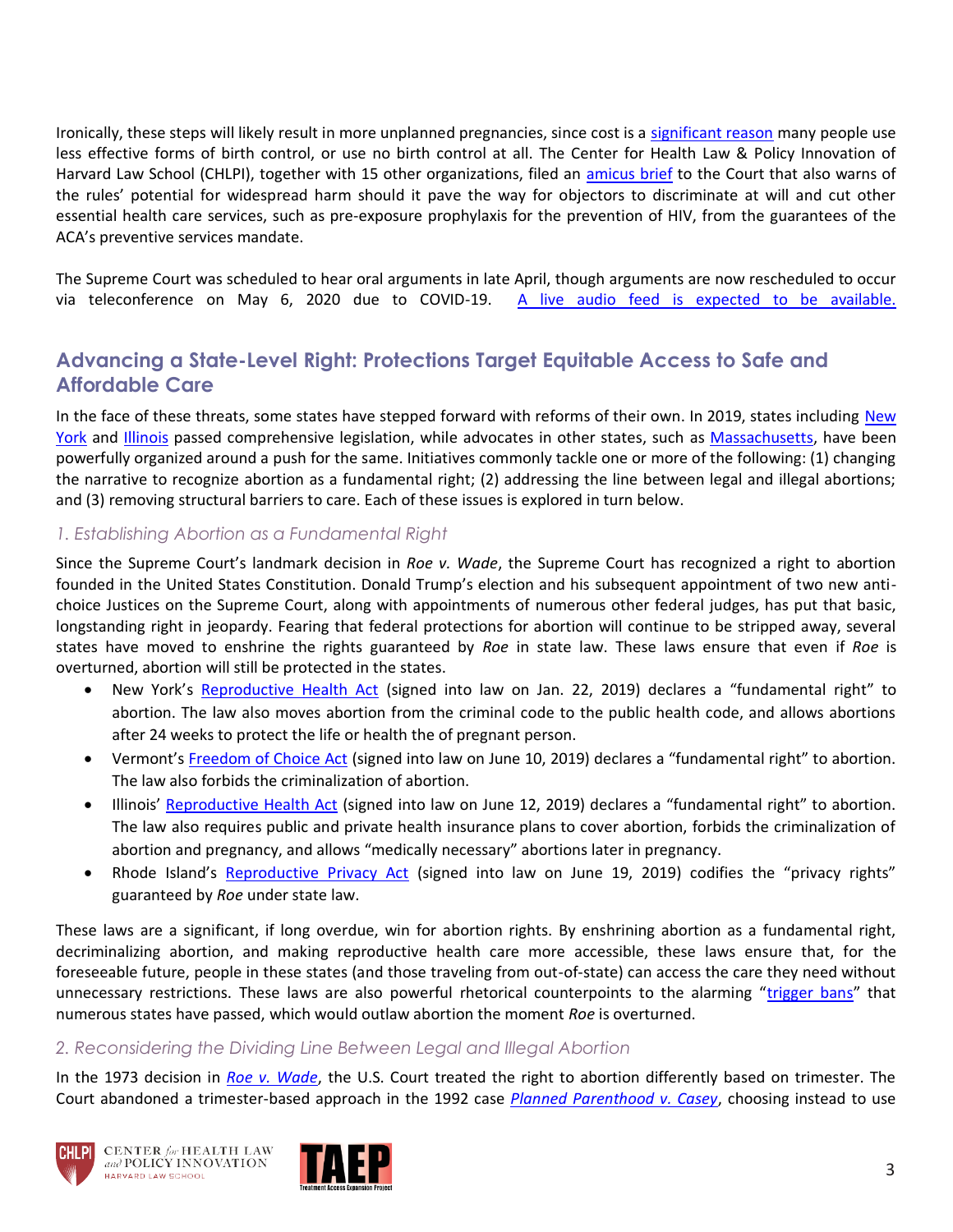fetal viability as the dividing line. This means that while states must not unduly burden access to abortions early in a pregnancy, they can more intensively regulate or even ban abortions once a fetus is considered viable provided that the law maintains exceptions in cases regarding the life and health of the mother.

Today, [43 states](https://www.guttmacher.org/state-policy/explore/overview-abortion-laws) have exercised authority under *Roe* and *Casey* to place some form of limitation on the right to choose based on gestation. Laws vary greatly, however, with some states implementing a viability standard, some setting a statutory limit set at 20- or 24-weeks, and Virginia still stuck on the trimester framework from *Roe*.

[Most progressive states](https://www.businessinsider.com/latest-point-in-pregnancy-you-can-get-abortion-in-50-states-2019-5) use a viability standard that allows for abortions up to 28 weeks, depending on the health of the fetus. The minority of progressive states use a statutory 24-week framework. Importantly, both have their limitations. For example:

- Advancements in medical technology and neonatal care mean that viability-based access could be vulnerable to a gradual erosion of abortion access. Since *Roe*, medical outcomes for very premature babies (a proxy for fetal viability) have significantly improved, with the presumption of viability moving from 28 weeks to 24 weeks to potentially even [22 weeks.](https://www.nytimes.com/2015/05/07/health/premature-babies-22-weeks-viability-study.html?_r=0) [California](https://bit.ly/3bug8mW) cabins this risk in defining viability as the point at which "there is a reasonable likelihood of the fetus's sustained survival outside the uterus without the application of extraordinary medical measures."
- A statutorily-defined cutoff at 24-weeks allows for a clear application of the law, but may restrict some people from seeking abortions for nonviable pregnancies after the statutory limits. Recognizing such concerns, New [York](https://bit.ly/3eOQPxV) recently amended its law to expand access for nonviable pregnancies after the 24-week cutoff.

#### *3. Ensuring Meaningful Access For All: Removing Structural Barriers to Care*

Ensuring equitable, meaningful access is more than just establishing a legal right to abortion. It takes a conscious effort to raze structural barriers, also through legislation and regulation. Current innovations in states include:

- **Allowing [non-physician health care professionals \(e.g., nurse practitioners\) to perform abortions](https://www.nytimes.com/2019/06/10/us/maine-abortion-bill.html) and [leveraging telehealth policy](https://www.guttmacher.org/gpr/2019/05/improving-access-abortion-telehealth)** to increase access to care in areas where there are few (if any) physicians providing abortion care;
- **Enabling [public funding under Medicaid, including for undocumented people](https://www.guttmacher.org/state-policy/explore/state-funding-abortion-under-medicaid)** many states follow the restrictive federal standard (which permits funding only in cases of rape, incest, and the endangerment of life) but 16 states require that the Medicaid program pay for all or most medically necessary abortions; and
- Doing away with **dangerous, unnecessary [parental consent and judicial bypass](https://www.plannedparenthoodaction.org/planned-parenthood-advocacy-fund-massachusetts-inc/pressroom/new-study-finds-massachusetts-judicial-bypass-process-delays-access-to-abortion)** requirements that restrict timely access to abortion for minors.

#### **Fast Facts on Telehealth and Medication Abortion**

- \* [Research](https://www.plannedparenthood.org/about-us/newsroom/press-releases/new-multi-state-study-shows-telemedicine-abortion-is-as-safe-and-effective-as-in-person-care) shows that medication abortion via telemedicine is as safe and effective as in-person care.
- **\*** In th[e health-center-to-health-center model,](https://www.youtube.com/watch?v=4Th5tRZj8yU) patients receive services over video conferencing while visiting a local health center. Medications are dispensed at the local health center.
- **\*** In th[e direct-to-patient model,](https://telabortion.org/) patients can participate in video conferencing from anywhere they want, and medications are dispensed by mail.

**\*** Among the barriers to tele-medication abortion is the U.S. Food and Drug Administration's is the [excessive and](https://www.contraceptionjournal.org/article/S0010-7824(19)30176-3/pdf)  [unfounded](https://www.contraceptionjournal.org/article/S0010-7824(19)30176-3/pdf) Risk Evaluation and Mitigation Strategy (REMS) governing mifepristone (one of two medications that make up a medication abortion). As part of the REMS requirement, mifepristone must be dispensed in a health care setting and by a registered provider. The TelAbortion Study, sponsored by Gynuity Health Projects, is challenging the validity of these requirements through a study involving the direct-to-patient model.